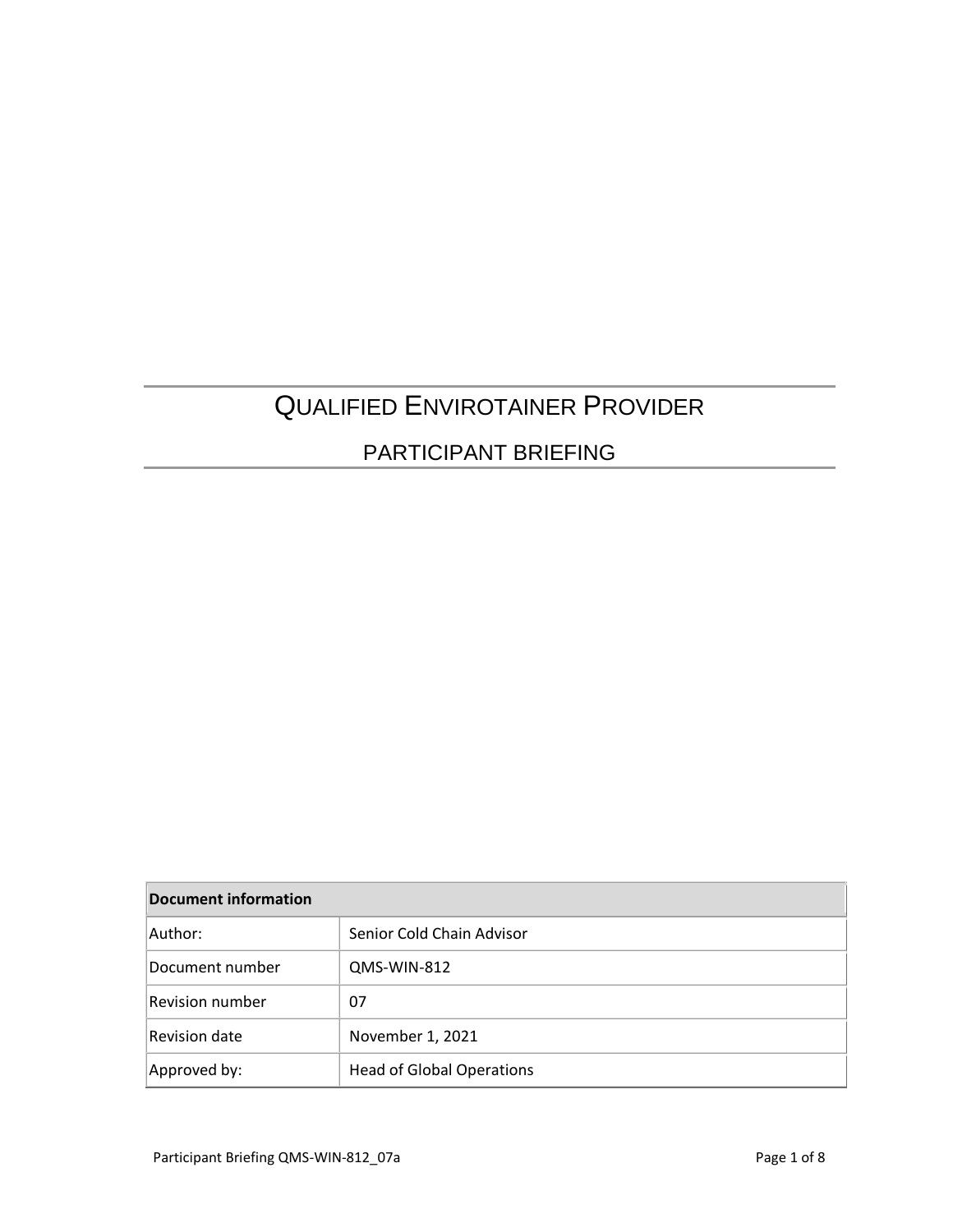

### **TABLE OF CONTENTS**

| 1              |     |  |
|----------------|-----|--|
| $\mathbf{2}$   |     |  |
| 3              |     |  |
| 4              |     |  |
|                | 4.1 |  |
|                | 4.2 |  |
|                | 4.3 |  |
|                | 4.4 |  |
|                | 4.5 |  |
|                |     |  |
| 5              |     |  |
|                | 5.1 |  |
|                | 5.2 |  |
|                | 5.3 |  |
|                | 5.4 |  |
| 6              |     |  |
| $\overline{7}$ |     |  |
| 8              |     |  |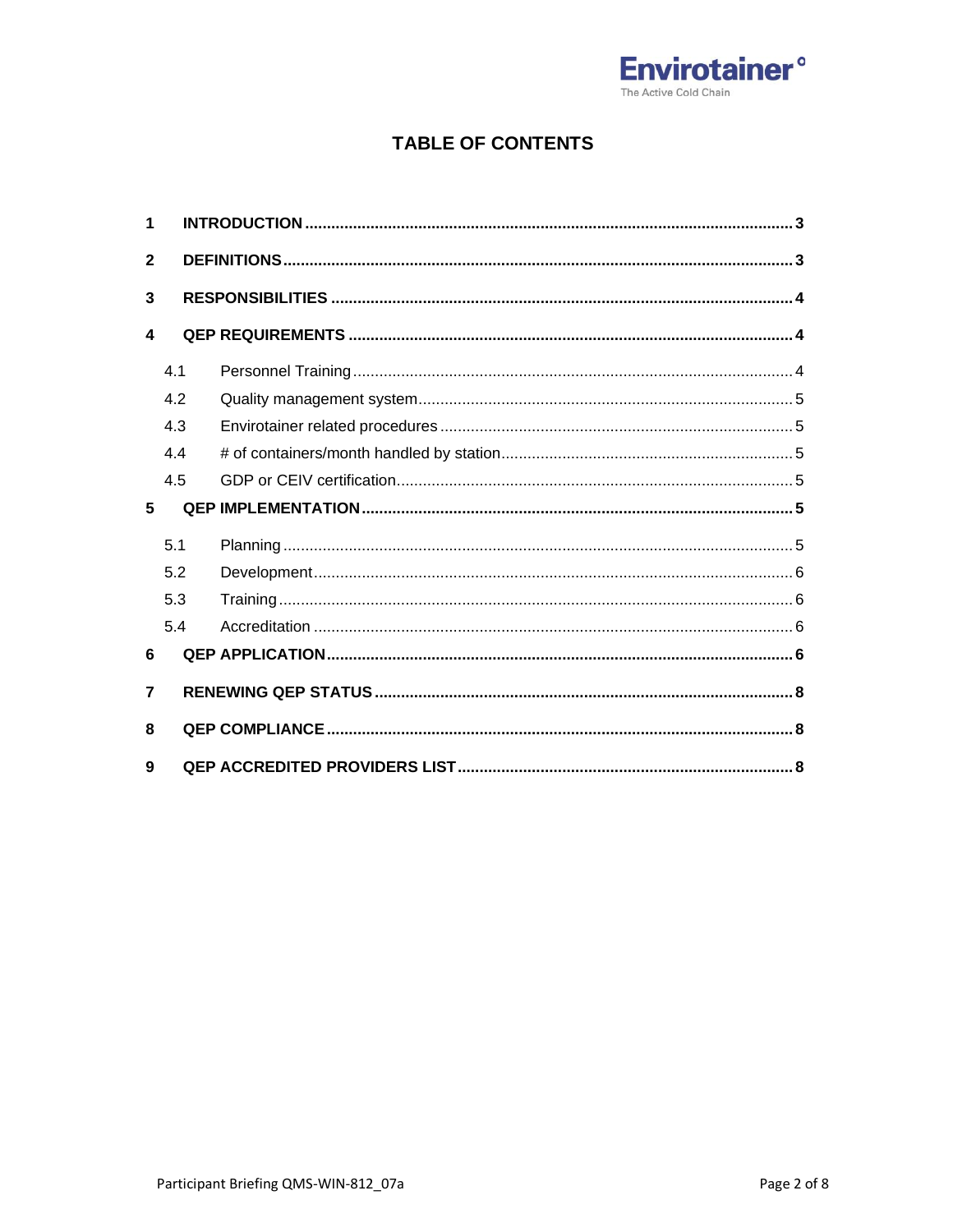

## 1 Introduction

The Qualified Envirotainer Provider Training and Quality Program (QEP) formally recognizes those freight forwarder and airline stations who meet industry standards for managing Envirotainer container shipments.

Since its launch in 2007, the award-winning QEP program has proven to be a tremendous success measured in both the number of participating stations and the tens of thousands of persons who have received training on both Envirotainer and industry best practices.

QEP not only promotes Good Distribution Practices (GDP), but also helps ensure service provider competence while providing clear benefits to cold chain stakeholders:

**Manufacturer** 

- A benchmark for vendor selection
- Use to assess a station's capability
- Reduce qualification costs

Transport Service Providers

- Free GDP and Envirotainer-related training
- Proof of good practices
- Official recognition in the market
- Assistance in developing GDP-compliant quality systems

Freight forwarder and airline stations that both provide Envirotainer container services and, are invited by Envirotainer can participate in the QEP program. There is no charge for becoming QEP Accredited, nor for using the Envirotainer academy for training. If you have questions, or are interested in participating in the QEP program, please contact [support@envirotainer.com.](mailto:support@envirotainer.com)

### 2 Definitions

QEP Application – An online form, located on the Customer Login page of the Envirotainer website used to manage QEP-related information.

QEP Expiration Date- The date by which a station's QEP status is to be renewed (three years from the date the QEP Application was approved).

QEP Responsible Person – The person, located at the station, which helps ensure the station complies with QEP requirements. This person can also be the QEP Sponsor.

QEP Sponsor – The person, typically at corporate level, who ensures QEP receives necessary support.

Station- A freight forwarder or airline location that provides Envirotainer container services.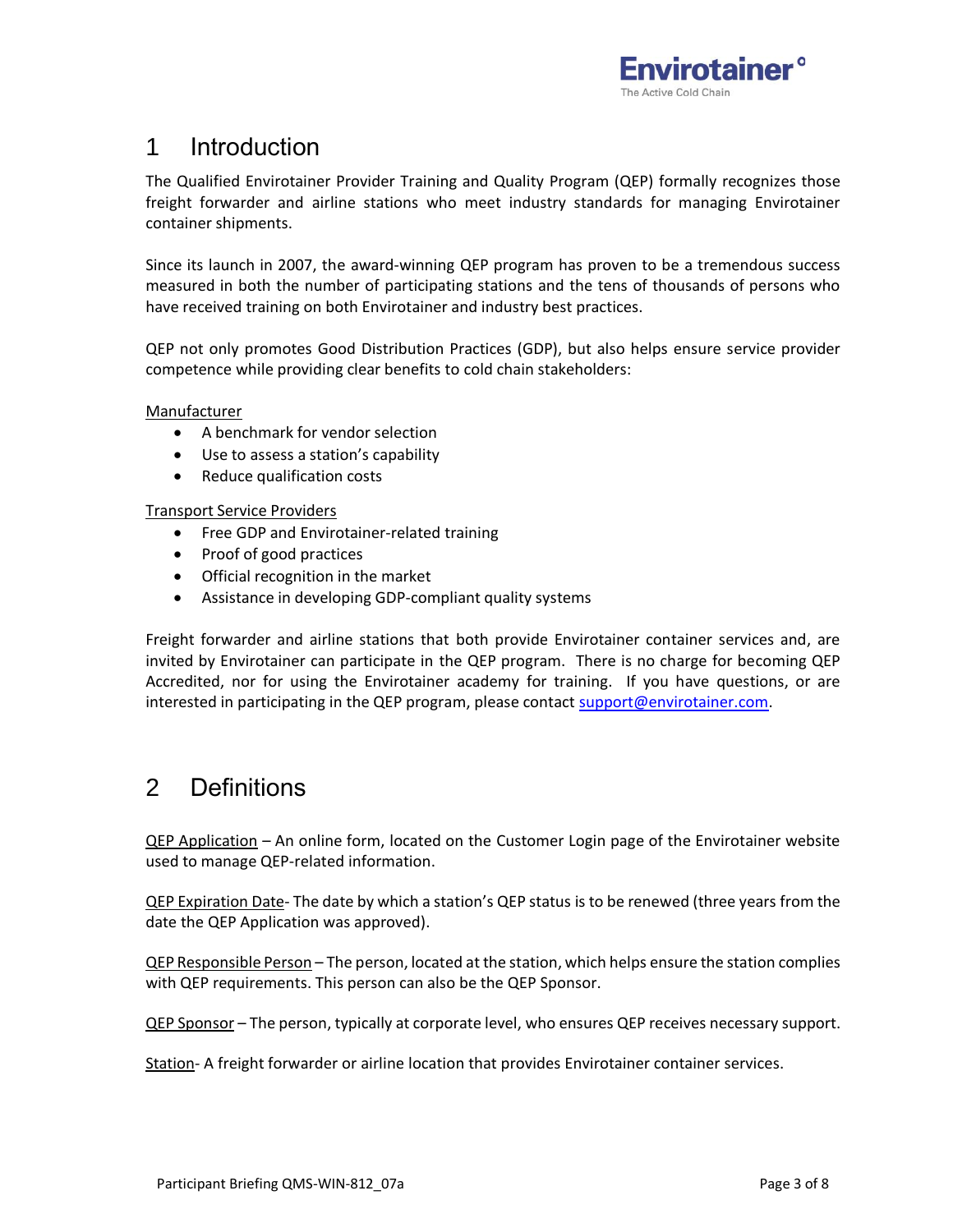

## 3 Responsibilities

The following persons have responsibilities related to the QEP program:

#### **Envirotainer**

- Maintains the QEP Application platform.
- Processes QEP Applications.
- Verifies QEP participants comply with QEP requirements.

#### QEP Responsible Person

• Performs QEP-related tasks as defined by the QEP Sponsor.

#### QEP Sponsor

- Ensures the QEP program receives necessary resources at their company.
- Obtains Envirotainer approval before any QEP marketing.
- Manages Authorized User's access to the QEP Application.
- Notifies Envirotainer when Authorized Users change responsibilities or leave the company.
- Ensures QEP Application information is accurate and current.

## 4 QEP Requirements

The requirements for QEP basic<sup>o</sup>, QEP advanced<sup>o</sup> and QEP expert<sup>o</sup> levels are defined in Figure 1. The participating company can have stations at different QEP levels. QEP accreditation is valid for 3 years.

|                                  | <b>QEP</b><br>basic <sup>o</sup> | <b>QEP</b><br>advanced <sup>o</sup> | <b>QEP</b><br>expert <sup>o</sup> |
|----------------------------------|----------------------------------|-------------------------------------|-----------------------------------|
| Personnel training               | ✔                                | ✔                                   | ✔                                 |
| Quality management system        | ✔                                | ✔                                   | ✔                                 |
| Envirotainer procedures          | ✔                                |                                     | ✔                                 |
| # containers handled / month     |                                  | > 5                                 | >15                               |
| <b>GDP or CEIV certification</b> |                                  |                                     | ✔                                 |

*Figure 1- QEP program levels and requirements*

### 4.1 Personnel Training

All company staff and agents involved in the shipment of Envirotainer containers are to be trained on GDP and Envirotainer as needed to perform their designated role.

Training is to be conducted every three years, or less, using one or more of sources and methods defined in Figure 2. Training provided by the QEP participant, or third party is to be approved by Envirotainer. Hands on (on-the-job) training is suitable for persons who have limited role related to the Envirotainer container.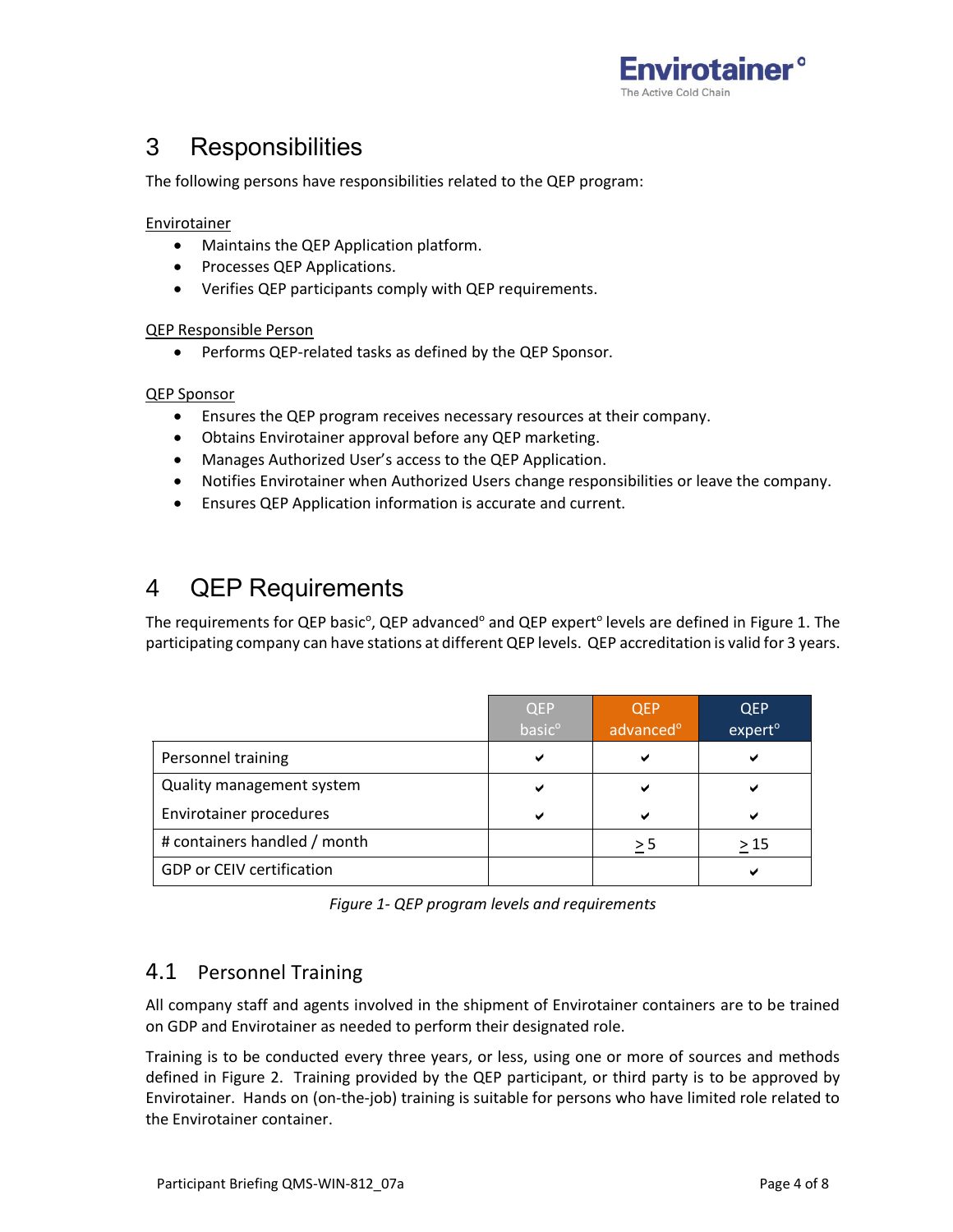

|                    | Computer based | Instructor led |
|--------------------|----------------|----------------|
| Envirotainer       |                |                |
| QEP participant    |                |                |
| <b>Third Party</b> |                |                |

| Figure 2- Approved training methods and sources |  |  |  |  |
|-------------------------------------------------|--|--|--|--|
|-------------------------------------------------|--|--|--|--|

### 4.2 Quality management system

The station is to have the organizational structure and resources needed to maintain a quality management system that includes, at a minimum, Document and Change Control, Corrective and Preventative Action (CAPA), Personnel Training and Written Procedures. Envirotainer may verify if corrective/preventative actions were implemented by the QEP participant to address improper handling of Envirotainer containers or product temperature deviations.

### 4.3 Envirotainer related procedures

The station is to have written instructions for activities relating to the preparation and handling of Envirotainer container shipments. Written instructions are to align with the best practices defined in the Envirotainer Container Operations Manual and Envirotainer academy content. The station is to have a current copy of the Envirotainer Operations Manuals for staff to access. The station is to have written instructions that defines how to file a quality case with Envirotainer and includes the station's responsibility to cooperate in the investigation of non-conformities.

### 4.4 # of containers/month handled by station

The station's staff or agent must have experience gained from handling or processing a certain number of Envirotainer shipments each month.

### 4.5 GDP or CEIV certification

The station is to have either IATA CEIV or a third-party GDP certification.

## 5 QEP implementation

This section describes the QEP implementation process.

#### 5.1 Planning

The company appoints a QEP Sponsor who arranges a call with Envirotainer to discuss implementation. Envirotainer and the QEP Sponsor agrees on the participating stations, with preference given to stations that handle the most Envirotainer container shipments.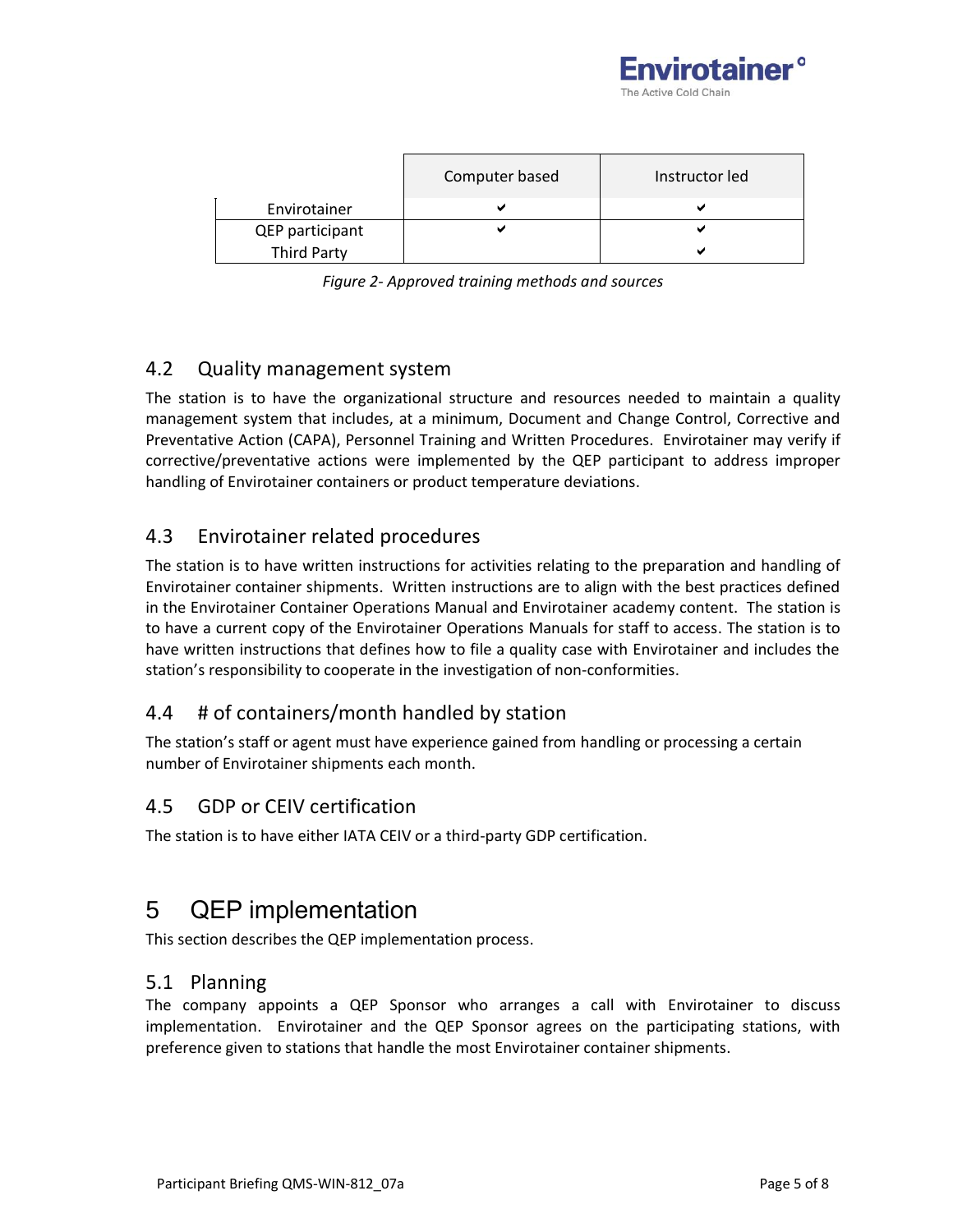

### 5.2 Development

The QEP Sponsor and Envirotainer determines actions needed to meet QEP requirements and makes necessary changes. Envirotainer must approve Envirotainer-related procedures and training content.

### 5.3 Training

The station conducts training and implements any necessary changes. Envirotainer verifies training is completed and gives the QEP Sponsor access to the QEP Application.

### 5.4 Accreditation

The QEP Sponsor submits a QEP Application for each station. Envirotainer reviews the application and, if approved, sends the QEP Certificate via email to the QEP Sponsor and QEP Responsible Person. The new QEP station is added to the QEP Accredited Providers list.

## 6 QEP Application

The QEP Application is used by the QEP Sponsor to manage the QEP station information and perform related actions:

- Renew a station's QEP status.
- Change a station's QEP level from QEP basic<sup>o</sup>, QEP advanced<sup>o</sup> or QEP expert<sup>o</sup>.
- Update station information.
- Add a new QEP station.

The QEP Sponsor can authorize user(s) to access the QEP Application by sending the designated person's email address to support@envirotainer.com.

To access the QEP Application, login to the Envirotainer Portal. Under the Resources tab, choose the QEP option. Select whether to renew or change an existing QEP station or add a new QEP station.

Complete the application (Figure 4) and click the Submit button. The application will be reviewed by Envirotainer and, if approved, the station will be added updated to the on the [QEP Accredited](http://www.envirotainer.com/en/Active-Cold-Chain-Network/Qualified-Envirotainer-Providers-QEP/?partnerId=59)  [Providers](http://www.envirotainer.com/en/Active-Cold-Chain-Network/Qualified-Envirotainer-Providers-QEP/?partnerId=59) on the Envirotainer website and the QEP certificate will be emailed to the QEP Sponsor and QEP Responsible Person.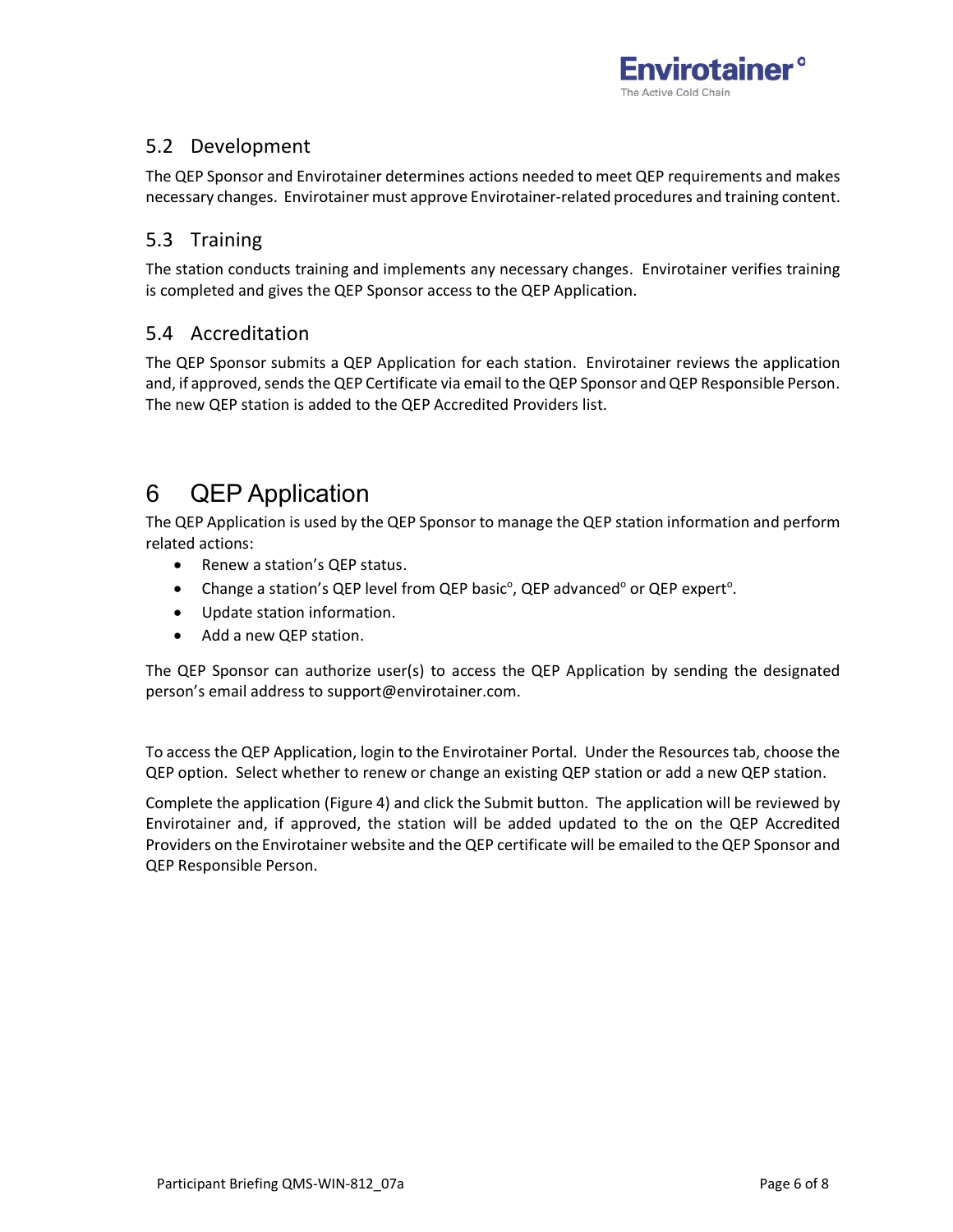

The Active Cold Chain

| <b>Station</b>                              |                                                                             |
|---------------------------------------------|-----------------------------------------------------------------------------|
| Company<br>Envirotainer                     | Certifications Certifications for this location<br>□ ISO Certified          |
| <b>Station IATA Code</b><br>Select          | □ GDP Certified<br><b>REQUIRED</b><br>$\Box$ CEIV Certified<br>$\checkmark$ |
| Email of QEP Responsible Person at location | <b>REQUIRED</b>                                                             |

#### Location Services

| Does this location have a warehouse?<br>$O$ Yes             | $\bigcirc$ No | <b>REQUIRED</b> | Can this location change or recharge container batteries?<br>$\bigcirc$ Yes                                            | No<br>O       | $\bigcirc$ Not applicable | <b>REQUIRED</b> |
|-------------------------------------------------------------|---------------|-----------------|------------------------------------------------------------------------------------------------------------------------|---------------|---------------------------|-----------------|
| Does this location set up or load containers?<br>$O$ Yes    | $\bigcirc$ No | <b>REQUIRED</b> | Are status updates provided to the shipper?<br>(e.g. flown as booked, landed, off-loaded, etc)<br>$\bigcirc$ Yes       | $\bigcirc$ No | $\bigcirc$ Not applicable | <b>REQUIRED</b> |
| Does this location physically handle containers?<br>$O$ Yes | $\bigcirc$ No | <b>REQUIRED</b> | Is a message sent to the destination station pre-alerting them of handling, reiging and/or<br>recharging requirements? |               |                           | <b>REQUIRED</b> |
|                                                             |               |                 | $\bigcap$ Yes                                                                                                          | $\bigcirc$ No |                           |                 |

#### Temperature

Does this location have a designated pharma storage area that maintains +15°C to +25°C? REQUIRED  $\bigcirc$  Yes  $O$  No

|                                                                  | Does this location have a designated pharma storage area that maintains +2°C to 8°C? |                       | <b>REQUIRED</b> |
|------------------------------------------------------------------|--------------------------------------------------------------------------------------|-----------------------|-----------------|
| $\bigcap$ Yes                                                    | No                                                                                   | Not applicable        |                 |
|                                                                  | Does this location use a time/temperature check sheet when accepting a shipment?     |                       | <b>REQUIRED</b> |
| $\bigcap$ Yes                                                    | ∩ No                                                                                 | Not applicable<br>( ) |                 |
| Can this location provide dry ice slices or blocks if requested? |                                                                                      |                       | <b>REQUIRED</b> |
| $\bigcirc$ Yes                                                   | No                                                                                   | Not applicable        |                 |

| <b>Training</b>                                                    |                 |
|--------------------------------------------------------------------|-----------------|
| Number of company employees trained at this location               | <b>REQUIRED</b> |
|                                                                    |                 |
| <b>Employee recurring training frequency</b>                       | <b>REQUIRED</b> |
| Select                                                             | $\checkmark$    |
| Primary method used for Envirotainer training of company employees | <b>REQUIRED</b> |
| Select                                                             | $\checkmark$    |

#### Remarks

Rer

| marks, if any                                           |                                                                                                                   |
|---------------------------------------------------------|-------------------------------------------------------------------------------------------------------------------|
|                                                         |                                                                                                                   |
|                                                         |                                                                                                                   |
| and conditions of the QEP Program Participant Briefing. | I verify that all information provided is accurate to the best of my knowledge and that I will abide by the terms |
|                                                         | <b>SUBMIT</b>                                                                                                     |
| <b>Back</b>                                             |                                                                                                                   |

### *Figure 4- QEP Application*